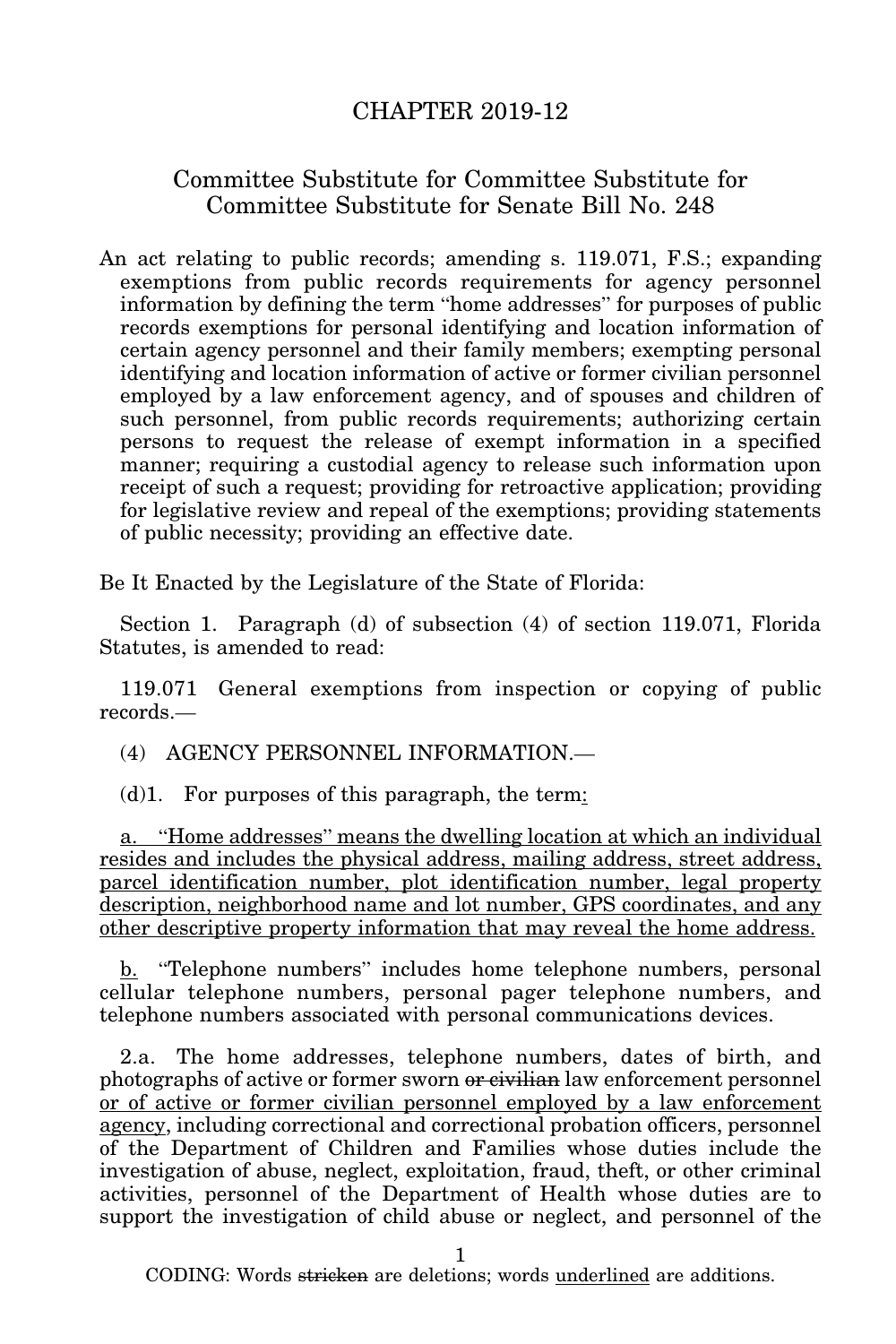Department of Revenue or local governments whose responsibilities include revenue collection and enforcement or child support enforcement; the names, home addresses, telephone numbers, photographs, dates of birth, and places of employment of the spouses and children of such personnel; and the names and locations of schools and day care facilities attended by the children of such personnel are exempt from s.  $119.07(1)$  and s.  $24(a)$ , Art. I of the State Constitution. This sub-subparagraph is subject to the Open Government Sunset Review Act in accordance with s. 119.15 and shall stand repealed on October 2, 2022, unless reviewed and saved from repeal through reenactment by the Legislature.

b. The home addresses, telephone numbers, dates of birth, and photographs of current or former nonsworn investigative personnel of the Department of Financial Services whose duties include the investigation of fraud, theft, workers' compensation coverage requirements and compliance, other related criminal activities, or state regulatory requirement violations; the names, home addresses, telephone numbers, dates of birth, and places of employment of the spouses and children of such personnel; and the names and locations of schools and day care facilities attended by the children of such personnel are exempt from s.  $119.07(1)$  and s.  $24(a)$ , Art. I of the State Constitution. This sub-subparagraph is subject to the Open Government Sunset Review Act in accordance with s. 119.15 and shall stand repealed on October 2, 2021, unless reviewed and saved from repeal through reenactment by the Legislature.

c. The home addresses, telephone numbers, dates of birth, and photographs of current or former nonsworn investigative personnel of the Office of Financial Regulation's Bureau of Financial Investigations whose duties include the investigation of fraud, theft, other related criminal activities, or state regulatory requirement violations; the names, home addresses, telephone numbers, dates of birth, and places of employment of the spouses and children of such personnel; and the names and locations of schools and day care facilities attended by the children of such personnel are exempt from s. 119.07(1) and s. 24(a), Art. I of the State Constitution. This subsubparagraph is subject to the Open Government Sunset Review Act in accordance with s. 119.15 and shall stand repealed on October 2, 2022, unless reviewed and saved from repeal through reenactment by the Legislature.

d. The home addresses, telephone numbers, dates of birth, and photographs of current or former firefighters certified in compliance with s. 633.408; the names, home addresses, telephone numbers, photographs, dates of birth, and places of employment of the spouses and children of such firefighters; and the names and locations of schools and day care facilities attended by the children of such firefighters are exempt from s. 119.07(1) and s.  $24(a)$ , Art. I of the State Constitution. This sub-subparagraph is subject to the Open Government Sunset Review Act in accordance with s. 119.15, and shall stand repealed on October 2, 2022, unless reviewed and saved from repeal through reenactment by the Legislature.

2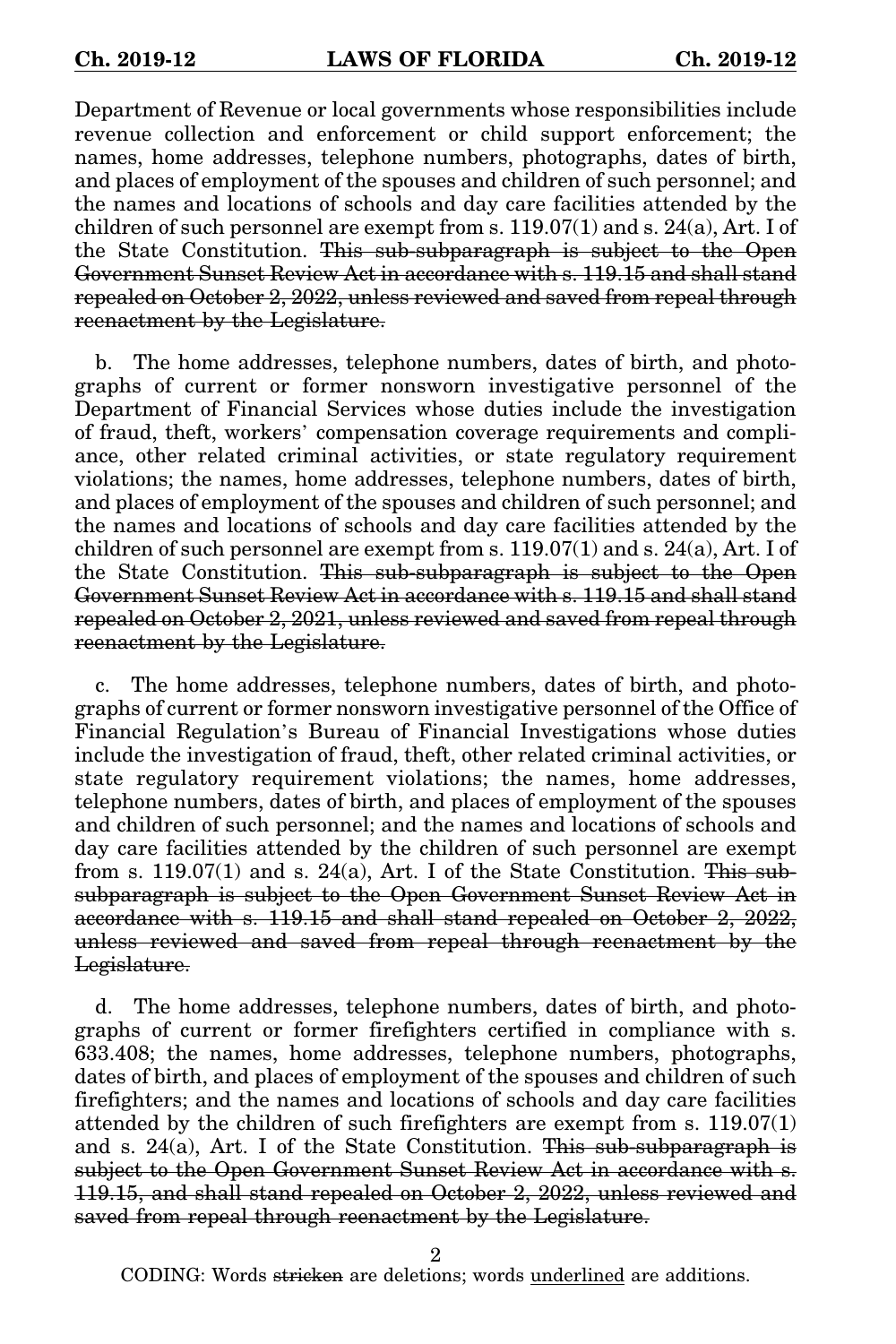e. The home addresses, dates of birth, and telephone numbers of current or former justices of the Supreme Court, district court of appeal judges, circuit court judges, and county court judges; the names, home addresses, telephone numbers, dates of birth, and places of employment of the spouses and children of current or former justices and judges; and the names and locations of schools and day care facilities attended by the children of current or former justices and judges are exempt from s. 119.07(1) and s. 24(a), Art. I of the State Constitution. This sub-subparagraph is subject to the Open Government Sunset Review Act in accordance with s. 119.15 and shall stand repealed on October 2, 2022, unless reviewed and saved from repeal through reenactment by the Legislature.

f. The home addresses, telephone numbers, dates of birth, and photographs of current or former state attorneys, assistant state attorneys, statewide prosecutors, or assistant statewide prosecutors; the names, home addresses, telephone numbers, photographs, dates of birth, and places of employment of the spouses and children of current or former state attorneys, assistant state attorneys, statewide prosecutors, or assistant statewide prosecutors; and the names and locations of schools and day care facilities attended by the children of current or former state attorneys, assistant state attorneys, statewide prosecutors, or assistant statewide prosecutors are exempt from s. 119.07(1) and s. 24(a), Art. I of the State Constitution.

g. The home addresses, dates of birth, and telephone numbers of general magistrates, special magistrates, judges of compensation claims, administrative law judges of the Division of Administrative Hearings, and child support enforcement hearing officers; the names, home addresses, telephone numbers, dates of birth, and places of employment of the spouses and children of general magistrates, special magistrates, judges of compensation claims, administrative law judges of the Division of Administrative Hearings, and child support enforcement hearing officers; and the names and locations of schools and day care facilities attended by the children of general magistrates, special magistrates, judges of compensation claims, administrative law judges of the Division of Administrative Hearings, and child support enforcement hearing officers are exempt from s. 119.07(1) and s.  $24(a)$ , Art. I of the State Constitution. This sub-subparagraph is subject to the Open Government Sunset Review Act in accordance with s. 119.15 and shall stand repealed on October 2, 2022, unless reviewed and saved from repeal through reenactment by the Legislature.

h. The home addresses, telephone numbers, dates of birth, and photographs of current or former human resource, labor relations, or employee relations directors, assistant directors, managers, or assistant managers of any local government agency or water management district whose duties include hiring and firing employees, labor contract negotiation, administration, or other personnel-related duties; the names, home addresses, telephone numbers, dates of birth, and places of employment of the spouses and children of such personnel; and the names and locations of schools and day care facilities attended by the children of such personnel are exempt from s. 119.07(1) and s. 24(a), Art. I of the State Constitution.

3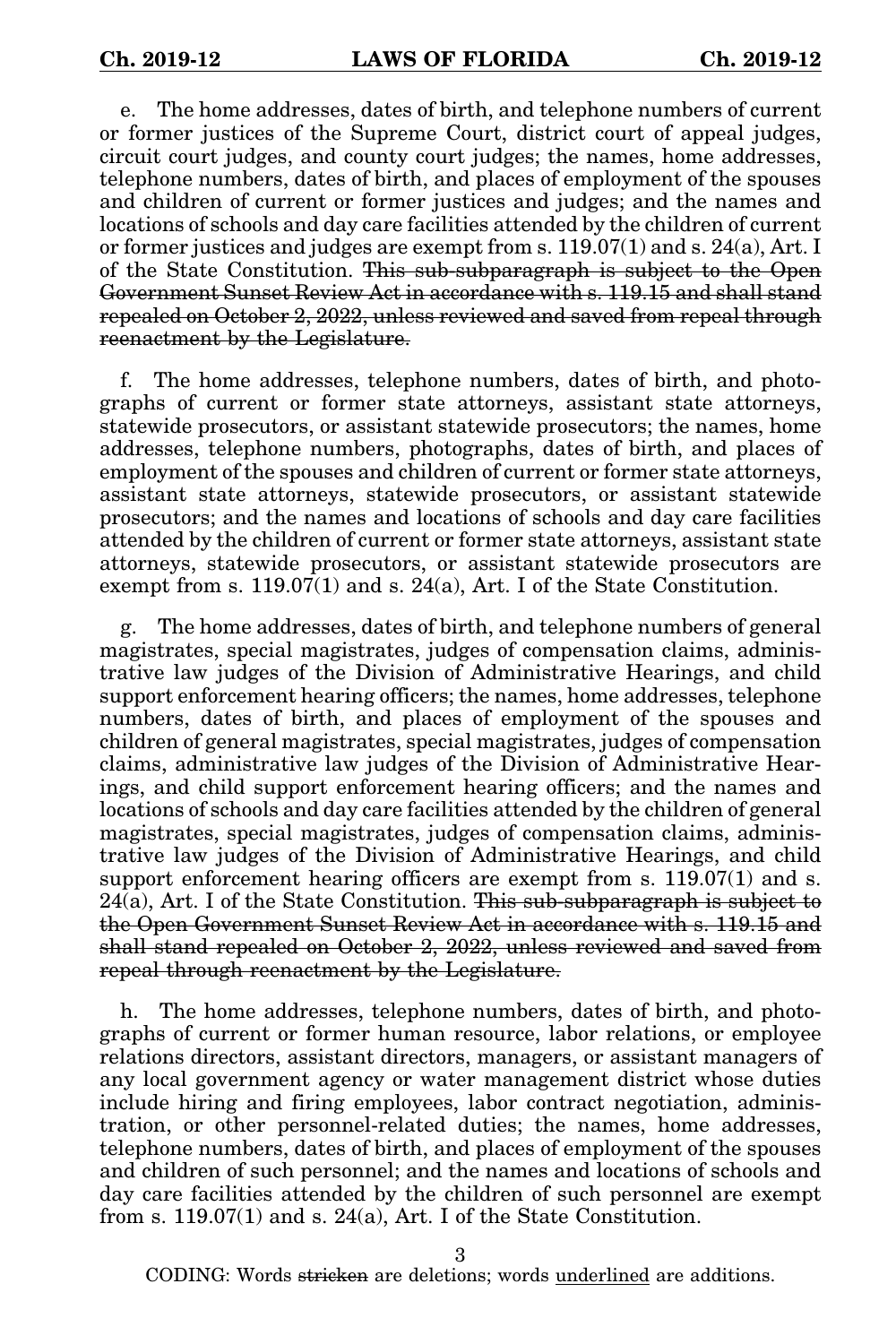i. The home addresses, telephone numbers, dates of birth, and photographs of current or former code enforcement officers; the names, home addresses, telephone numbers, dates of birth, and places of employment of the spouses and children of such personnel; and the names and locations of schools and day care facilities attended by the children of such personnel are exempt from s.  $119.07(1)$  and s.  $24(a)$ , Art. I of the State Constitution.

The home addresses, telephone numbers, places of employment, dates of birth, and photographs of current or former guardians ad litem, as defined in s. 39.820; the names, home addresses, telephone numbers, dates of birth, and places of employment of the spouses and children of such persons; and the names and locations of schools and day care facilities attended by the children of such persons are exempt from s.  $119.07(1)$  and s.  $24(a)$ , Art. I of the State Constitution. This sub-subparagraph is subject to the Open Government Sunset Review Act in accordance with s. 119.15 and shall stand repealed on October 2, 2022, unless reviewed and saved from repeal through reenactment by the Legislature.

k. The home addresses, telephone numbers, dates of birth, and photographs of current or former juvenile probation officers, juvenile probation supervisors, detention superintendents, assistant detention superintendents, juvenile justice detention officers I and II, juvenile justice detention officer supervisors, juvenile justice residential officers, juvenile justice residential officer supervisors I and II, juvenile justice counselors, juvenile justice counselor supervisors, human services counselor administrators, senior human services counselor administrators, rehabilitation therapists, and social services counselors of the Department of Juvenile Justice; the names, home addresses, telephone numbers, dates of birth, and places of employment of spouses and children of such personnel; and the names and locations of schools and day care facilities attended by the children of such personnel are exempt from s.  $119.07(1)$  and s.  $24(a)$ , Art. I of the State Constitution.

The home addresses, telephone numbers, dates of birth, and photographs of current or former public defenders, assistant public defenders, criminal conflict and civil regional counsel, and assistant criminal conflict and civil regional counsel; the names, home addresses, telephone numbers, dates of birth, and places of employment of the spouses and children of current or former public defenders, assistant public defenders, criminal conflict and civil regional counsel, and assistant criminal conflict and civil regional counsel; and the names and locations of schools and day care facilities attended by the children of current or former public defenders, assistant public defenders, criminal conflict and civil regional counsel, and assistant criminal conflict and civil regional counsel are exempt from s. 119.07(1) and s. 24(a), Art. I of the State Constitution.

m. The home addresses, telephone numbers, dates of birth, and photographs of current or former investigators or inspectors of the Department of Business and Professional Regulation; the names, home addresses, telephone numbers, dates of birth, and places of employment of the spouses and

4

CODING: Words <del>stricken</del> are deletions; words <u>underlined</u> are additions.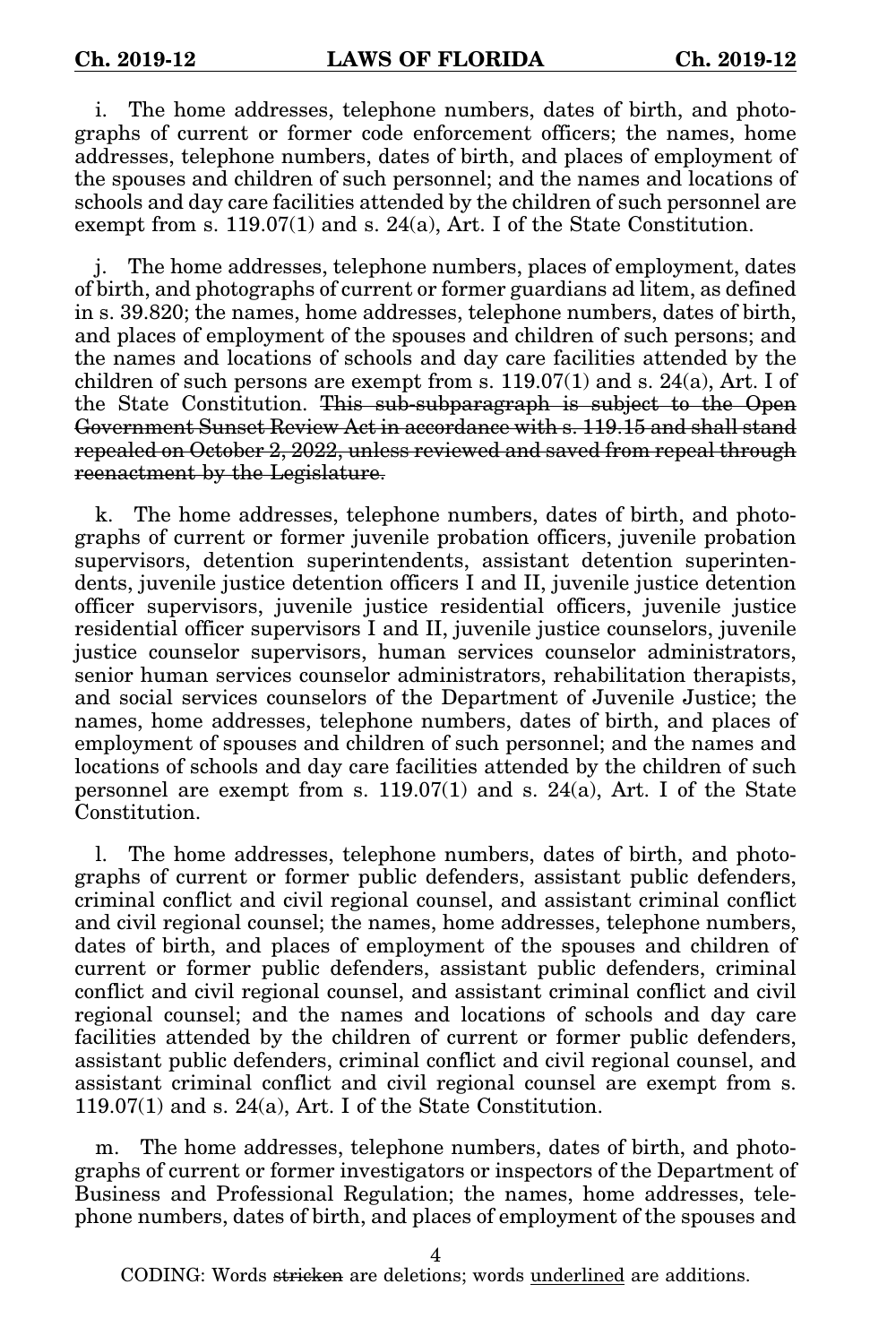children of such current or former investigators and inspectors; and the names and locations of schools and day care facilities attended by the children of such current or former investigators and inspectors are exempt from s. 119.07(1) and s. 24(a), Art. I of the State Constitution. This subsubparagraph is subject to the Open Government Sunset Review Act in accordance with s. 119.15 and shall stand repealed on October 2, 2022, unless reviewed and saved from repeal through reenactment by the Legislature.

n. The home addresses, telephone numbers, and dates of birth of county tax collectors; the names, home addresses, telephone numbers, dates of birth, and places of employment of the spouses and children of such tax collectors; and the names and locations of schools and day care facilities attended by the children of such tax collectors are exempt from s. 119.07(1) and s. 24(a), Art. I of the State Constitution. This sub-subparagraph is subject to the Open Government Sunset Review Act in accordance with s. 119.15 and shall stand repealed on October 2, 2022, unless reviewed and saved from repeal through reenactment by the Legislature.

o. The home addresses, telephone numbers, dates of birth, and photographs of current or former personnel of the Department of Health whose duties include, or result in, the determination or adjudication of eligibility for social security disability benefits, the investigation or prosecution of complaints filed against health care practitioners, or the inspection of health care practitioners or health care facilities licensed by the Department of Health; the names, home addresses, telephone numbers, dates of birth, and places of employment of the spouses and children of such personnel; and the names and locations of schools and day care facilities attended by the children of such personnel are exempt from s.  $119.07(1)$  and s.  $24(a)$ , Art. I of the State Constitution. This sub-subparagraph is subject to the Open Government Sunset Review Act in accordance with s. 119.15 and shall stand repealed on October 2, 2019, unless reviewed and saved from repeal through reenactment by the Legislature.

p. The home addresses, telephone numbers, dates of birth, and photographs of current or former impaired practitioner consultants who are retained by an agency or current or former employees of an impaired practitioner consultant whose duties result in a determination of a person's skill and safety to practice a licensed profession; the names, home addresses, telephone numbers, dates of birth, and places of employment of the spouses and children of such consultants or their employees; and the names and locations of schools and day care facilities attended by the children of such consultants or employees are exempt from s. 119.07(1) and s. 24(a), Art. I of the State Constitution. This sub-subparagraph is subject to the Open Government Sunset Review Act in accordance with s. 119.15 and shall stand repealed on October 2, 2020, unless reviewed and saved from repeal through reenactment by the Legislature.

The home addresses, telephone numbers, dates of birth, and photographs of current or former emergency medical technicians or paramedics

5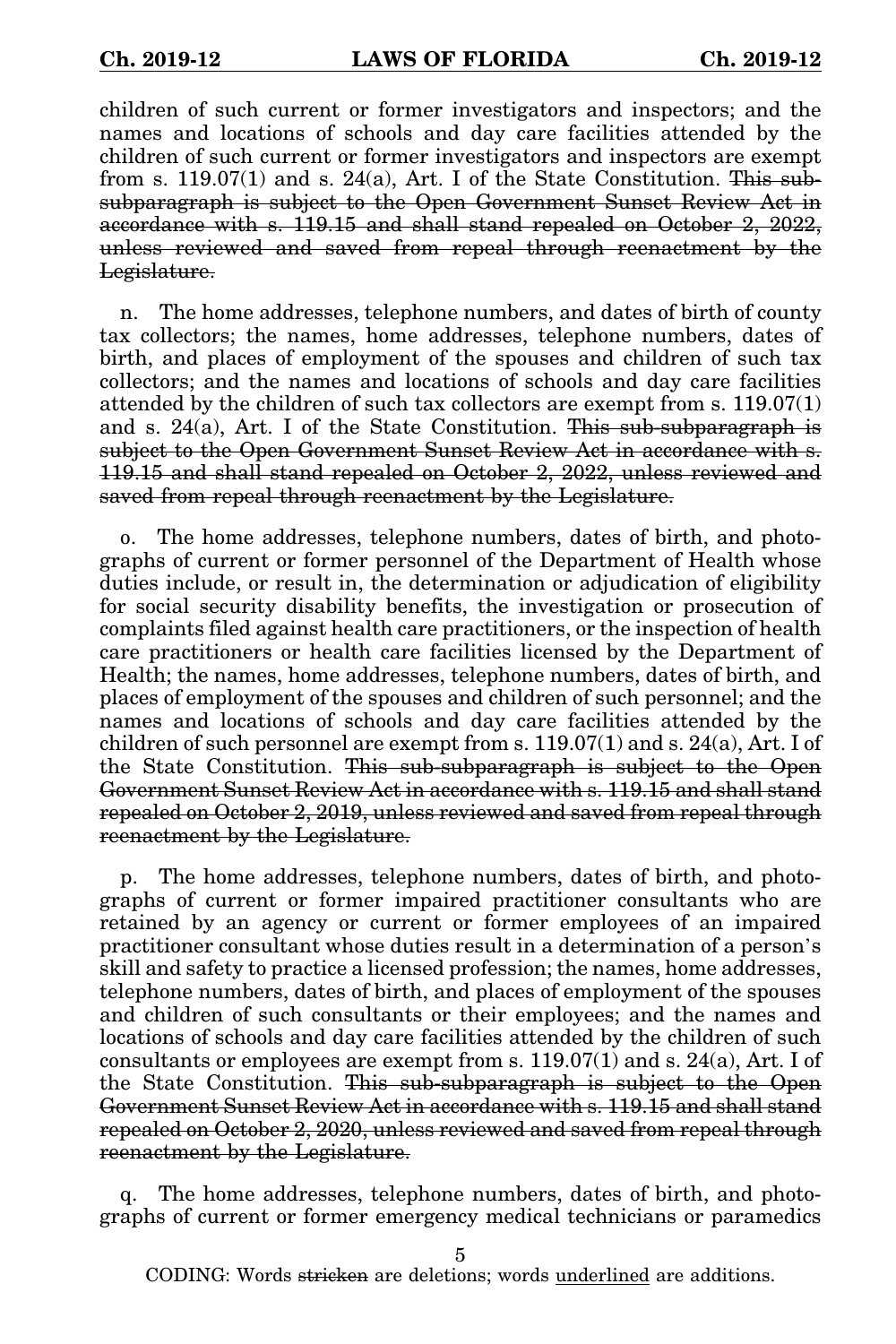certified under chapter 401; the names, home addresses, telephone numbers, dates of birth, and places of employment of the spouses and children of such emergency medical technicians or paramedics; and the names and locations of schools and day care facilities attended by the children of such emergency medical technicians or paramedics are exempt from s.  $119.07(1)$  and s.  $24(a)$ , Art. I of the State Constitution. This sub-subparagraph is subject to the Open Government Sunset Review Act in accordance with s. 119.15 and shall stand repealed on October 2, 2021, unless reviewed and saved from repeal through reenactment by the Legislature.

r. The home addresses, telephone numbers, dates of birth, and photographs of current or former personnel employed in an agency's office of inspector general or internal audit department whose duties include auditing or investigating waste, fraud, abuse, theft, exploitation, or other activities that could lead to criminal prosecution or administrative discipline; the names, home addresses, telephone numbers, dates of birth, and places of employment of spouses and children of such personnel; and the names and locations of schools and day care facilities attended by the children of such personnel are exempt from s.  $119.07(1)$  and s.  $24(a)$ , Art. I of the State Constitution. This sub-subparagraph is subject to the Open Government Sunset Review Act in accordance with s. 119.15 and shall stand repealed on October 2, 2021, unless reviewed and saved from repeal through reenactment by the Legislature.

s. The home addresses, telephone numbers, dates of birth, and photographs of current or former directors, managers, supervisors, nurses, and clinical employees of an addiction treatment facility; the home addresses, telephone numbers, photographs, dates of birth, and places of employment of the spouses and children of such personnel; and the names and locations of schools and day care facilities attended by the children of such personnel are exempt from s. 119.07(1) and s. 24(a), Art. I of the State Constitution. For purposes of this sub-subparagraph, the term "addiction treatment facility" means a county government, or agency thereof, that is licensed pursuant to s. 397.401 and provides substance abuse prevention, intervention, or clinical treatment, including any licensed service component described in s. 397.311(26). This sub-subparagraph is subject to the Open Government Sunset Review Act in accordance with s. 119.15 and shall stand repealed on October 2, 2023, unless reviewed and saved from repeal through reenactment by the Legislature.

t. The home addresses, telephone numbers, dates of birth, and photographs of current or former directors, managers, supervisors, and clinical employees of a child advocacy center that meets the standards of s. 39.3035(1) and fulfills the screening requirement of s. 39.3035(2), and the members of a child protection team as described in s. 39.303 whose duties include supporting the investigation of child abuse or sexual abuse, child abandonment, child neglect, and child exploitation or to provide services as part of a multidisciplinary case review team; the names, home addresses, telephone numbers, photographs, dates of birth, and places of employment of the spouses and children of such personnel and members; and the names and

6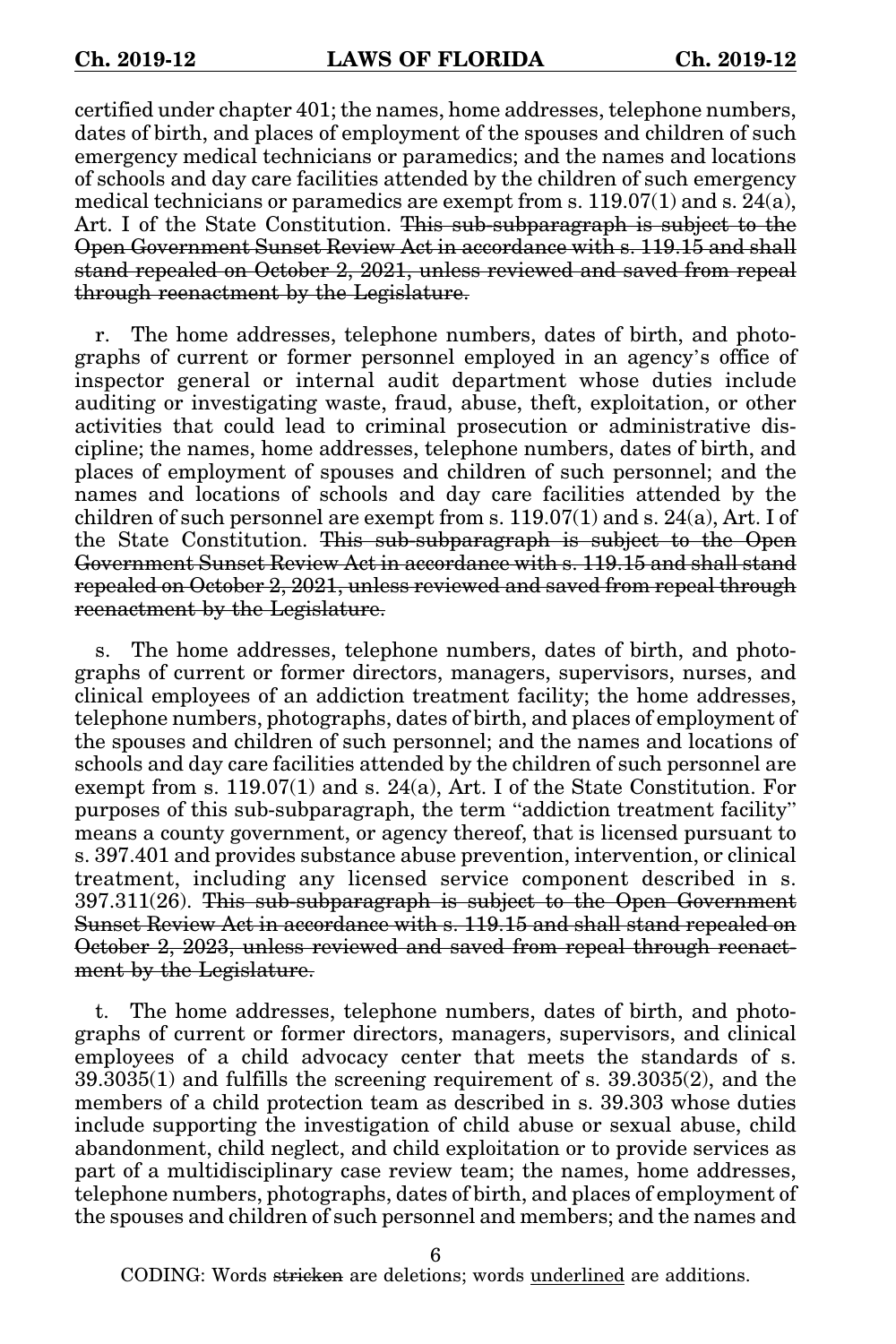locations of schools and day care facilities attended by the children of such personnel and members are exempt from s. 119.07(1) and s. 24(a), Art. I of the State Constitution. This sub-subparagraph is subject to the Open Government Sunset Review Act in accordance with s. 119.15 and shall stand repealed on October 2, 2023, unless reviewed and saved from repeal through reenactment by the Legislature.

3. An agency that is the custodian of the information specified in subparagraph 2. and that is not the employer of the officer, employee, justice, judge, or other person specified in subparagraph 2. shall maintain the exempt status of that information only if the officer, employee, justice, judge, other person, or employing agency of the designated employee submits a written request for maintenance of the exemption to the custodial agency.

4. An officer, an employee, a justice, a judge, or other person specified in subparagraph 2. may submit a written request for the release of his or her exempt information to the custodial agency. The written request must be notarized and must specify the information to be released and the party that is authorized to receive the information. Upon receipt of the written request, the custodial agency shall release the specified information to the party authorized to receive such information.

5. The exemptions in this paragraph apply to information held by an agency before, on, or after the effective date of the exemption.

6. This paragraph is subject to the Open Government Sunset Review Act in accordance with s. 119.15 and shall stand repealed on October 2, 2024, unless reviewed and saved from repeal through reenactment by the Legislature.

Section 2. (1) The Legislature finds that it is a public necessity to define the term "home addresses" for purposes of the public records exemptions for agency personnel information under s.  $119.071(4)(d)$ , Florida Statutes. The public records exemptions for agency personnel information protect identifying and location information of numerous types of personnel, including, but not limited to, current or former law enforcement officers, investigative personnel, state attorneys and prosecutors, public defenders, guardians ad litem, Supreme Court justices, various judges, and the spouses and children of such personnel. The Legislature has previously recognized that such personnel and their family members are at a heightened risk of physical and emotional harm from disgruntled individuals who have contentious reactions to actions taken by such personnel, or whose business or professional practices have come under scrutiny of such personnel, and, as a result, has enacted various public records exemptions. While home addresses of such personnel and their family members are already exempt from s. 119.07(1), Florida Statutes, and s. 24(a), Article I of the State Constitution, the current exemptions do not provide protection for various forms of descriptive property information that may be used on its own, or in conjunction with other information, to reveal the home addresses that otherwise should be

7